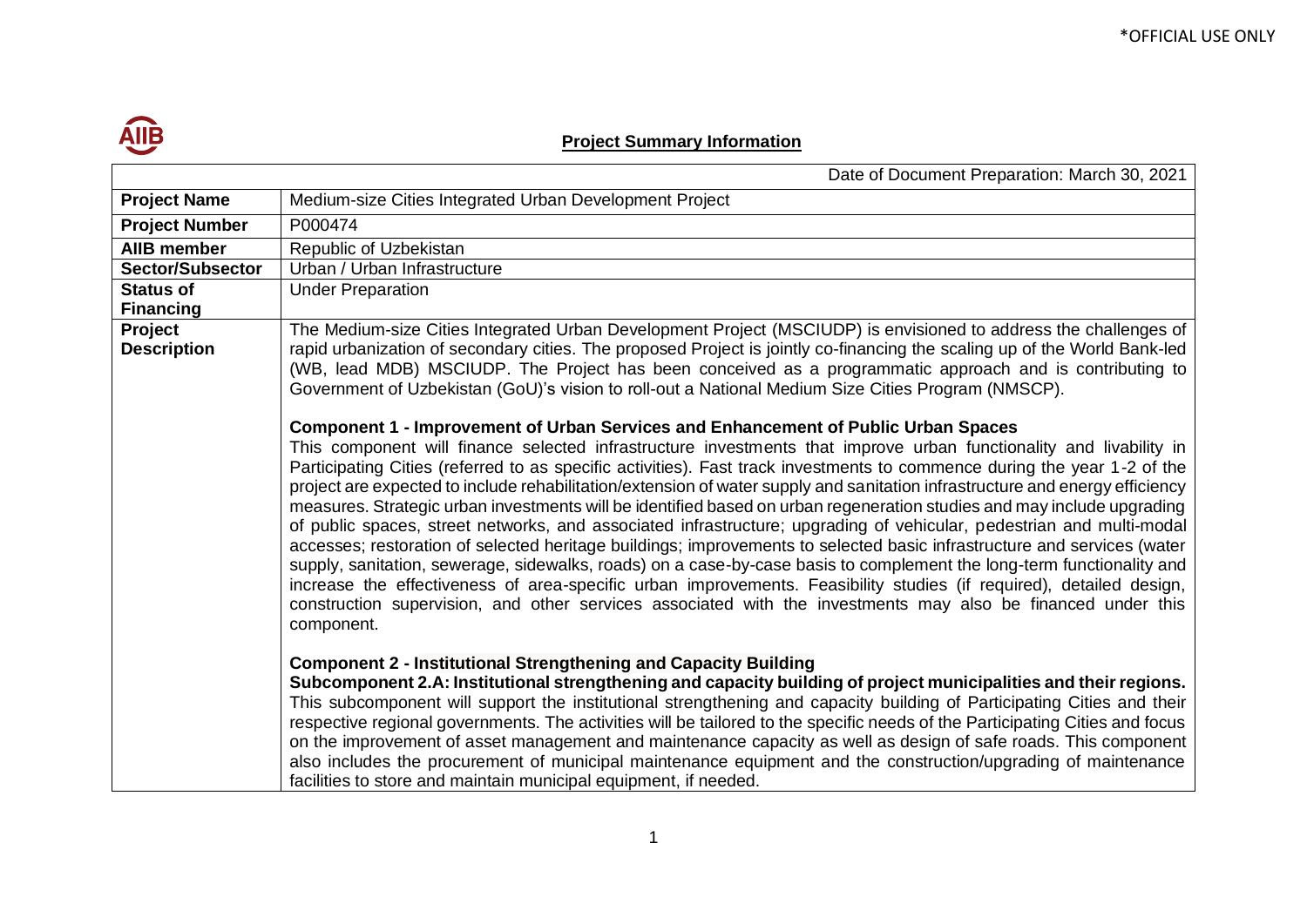|                                                | Subcomponent 2.B: Support for GoU policy and reforms for sustainable urbanization. This component will<br>complement the activities under the WB's parent project through activities to support sustainable and resilient<br>urbanization, including i) the national urbanization study, ii) development of procedures and regulations to mobilize<br>private investments in solid waste management, and iii) support the respective water companies in mobilizing private<br>investments and increasing efficiency in water supply. Technical assistance and capacity building may be provided in<br>the areas of land privatization, housing, road safety, and other areas, as needed. In addition to directly supporting<br>Participating Cities, the component will also support the Academy of Public Administration (a government body<br>responsible for training of public servants) in developing a new system of trainings and capacity building for local<br>governments. |  |  |  |  |  |
|------------------------------------------------|--------------------------------------------------------------------------------------------------------------------------------------------------------------------------------------------------------------------------------------------------------------------------------------------------------------------------------------------------------------------------------------------------------------------------------------------------------------------------------------------------------------------------------------------------------------------------------------------------------------------------------------------------------------------------------------------------------------------------------------------------------------------------------------------------------------------------------------------------------------------------------------------------------------------------------------------------------------------------------------|--|--|--|--|--|
|                                                | <b>Component 3 - Implementation Support</b><br>This component will support project implementation, including implementation of the project monitoring and evaluation<br>(M&E) system, communication strategy, application of safeguard instruments as well as training and financing of<br>incremental operating costs of the Project Implementing Unit (both at central and regional levels).                                                                                                                                                                                                                                                                                                                                                                                                                                                                                                                                                                                       |  |  |  |  |  |
|                                                | <b>Component 4 - Contingent Emergency Response Component (CERC)</b><br>This provisional component will allow for rapid reallocation of Project funds from other Components to provide immediate<br>response capacity to the Government following an eligible crisis or emergency in Uzbekistan. The criteria for determining<br>an eligible crisis and process for CERC activation will be defined in the Project Operation Manual prior to project<br>effectiveness.                                                                                                                                                                                                                                                                                                                                                                                                                                                                                                                |  |  |  |  |  |
| <b>Objective</b>                               | The Project Objective is to: (a) improve access to selected urban infrastructure (including public spaces) and services<br>in Participating Cities; and (b) to strengthen the institutional capacity of the Borrower's relevant agencies to deliver and<br>manage local infrastructure.                                                                                                                                                                                                                                                                                                                                                                                                                                                                                                                                                                                                                                                                                              |  |  |  |  |  |
| <b>Expected Results</b>                        | The project is expected to improve urban living conditions in the project areas of the targeted medium-size cities. The<br>expected results will be monitored through the following indicators:<br>Number of people provided with improved urban living conditions (of which female);<br>(i)<br>People provided with access to improved public spaces (within 15 minutes walking distance from the<br>(ii)<br>place of residence);<br>Number of municipalities with improved real estate and infrastructure assets operation, management<br>(iii)<br>and maintenance practices, and with trained municipal officials.                                                                                                                                                                                                                                                                                                                                                                |  |  |  |  |  |
| <b>Environmental</b><br>and Social<br>Category | WB Category B (equivalent to Category B if AIIB's ESP were applicable)                                                                                                                                                                                                                                                                                                                                                                                                                                                                                                                                                                                                                                                                                                                                                                                                                                                                                                               |  |  |  |  |  |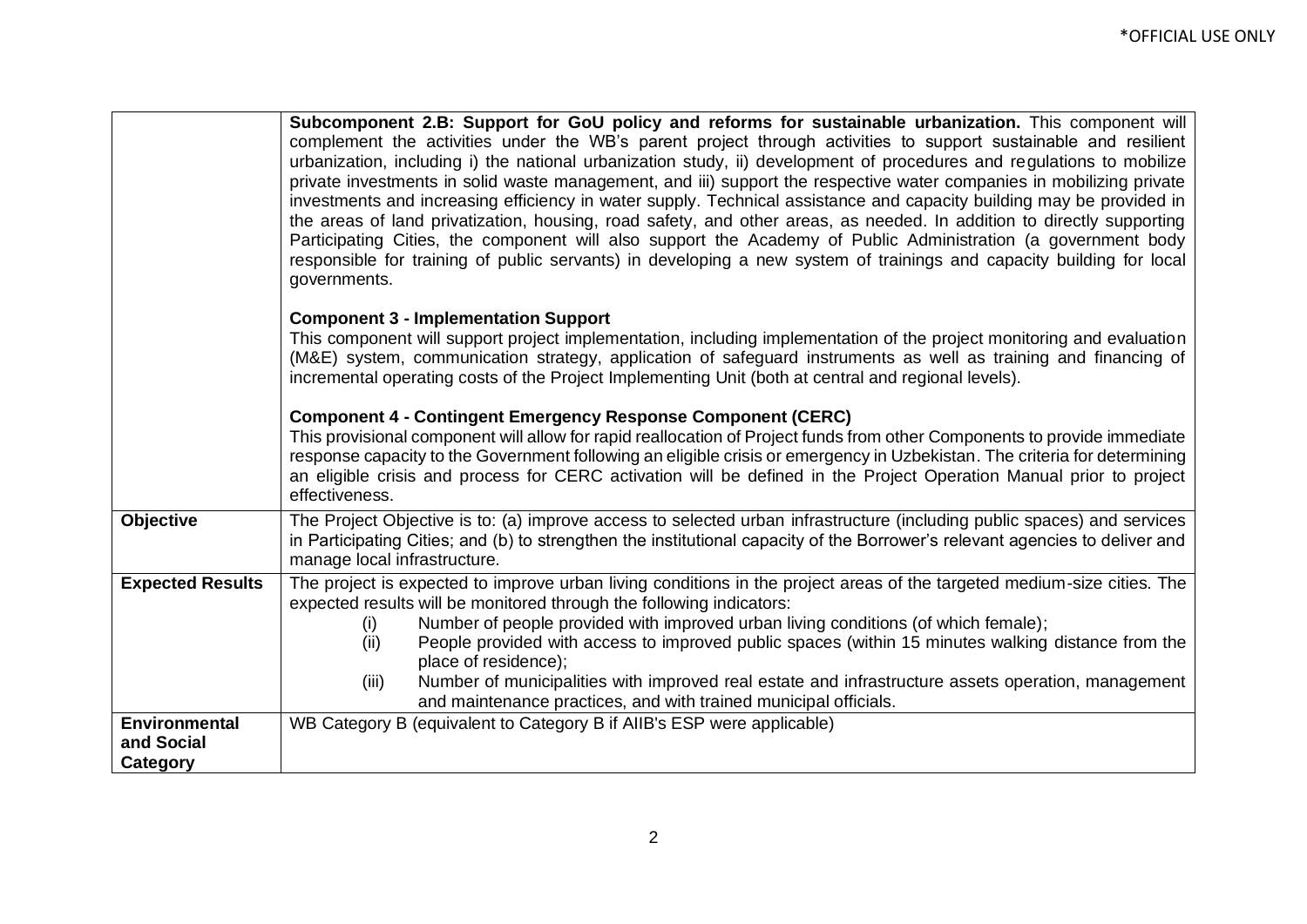| <b>Environmental</b> | Environmental and Social Policy and Categorization. The Project will be co-financed with the WB, which acts as the                                                                                                                                                                                                                                                                                                                                                                                                                                                                                                                                                                                                                                                                                                                                                                                    |
|----------------------|-------------------------------------------------------------------------------------------------------------------------------------------------------------------------------------------------------------------------------------------------------------------------------------------------------------------------------------------------------------------------------------------------------------------------------------------------------------------------------------------------------------------------------------------------------------------------------------------------------------------------------------------------------------------------------------------------------------------------------------------------------------------------------------------------------------------------------------------------------------------------------------------------------|
| and Social           | lead MDB, and its environmental and social (E&S) risks and impacts have been assessed in accordance with WB's                                                                                                                                                                                                                                                                                                                                                                                                                                                                                                                                                                                                                                                                                                                                                                                         |
| <b>Information</b>   | Environment and Social Safeguard Policies (ESSP). To ensure a harmonized approach to address the E&S risks and<br>impacts of the Project, and as permitted under AIIB's Environmental and Social Policy (ESP), the WB's ESSP will apply<br>to the Project in lieu of AIIB's ESP. AIIB has reviewed WB's ESSP and is satisfied that: (a) it is consistent with AIIB's<br>Articles of Agreement and materially consistent with the provisions of AIIB's ESP and the relevant E&S Standards; and<br>(b) the monitoring procedures that are in place are appropriate for the Project. In accordance with WB's ESSP, the<br>project is classified as Category B (equivalent to Category B if AIIB's ESP were applicable), since the E&S risks and<br>impacts are relatively limited, localized and can be easily mitigated by applying best construction practices and relevant<br>precautionary measures. |
|                      | WB's Environmental Operational Policy (OP) 4.01 is triggered as the Project will generate some adverse environmental<br>and social impacts, as is OP 4.12 (Involuntary Resettlement) and OP 4.11 (Physical Cultural Resources) in view of<br>potential impacts and risks to livelihoods and cultural resources.                                                                                                                                                                                                                                                                                                                                                                                                                                                                                                                                                                                       |
|                      | An Environmental and Social Management Framework (ESMF) which includes an outline of an Environmental and Social<br>Management Plan (ESMP), a standalone Resettlement Policy Framework (RPF) along with an Entitlement matrix, an<br>outline for an Abbreviated Resettlement Action Plan (ARAP) and a Resettlement Action Plan (RAP) were prepared for<br>the MSCIUDP and updated for this proposed Project.                                                                                                                                                                                                                                                                                                                                                                                                                                                                                          |
|                      | The proposed Project will focus on improving, upgrading and limited extension of existing infrastructure in urban areas.<br>The anticipated adverse environmental risks and impacts are mainly related to typical small-scale civil works and they<br>will be assessed and mitigated through site-specific ESIA and/or EMSPs.                                                                                                                                                                                                                                                                                                                                                                                                                                                                                                                                                                         |
|                      | The Project is expected to have significant positive social impacts including: (a) improved civic amenities; (b)<br>strengthened local governance; and (c) enhanced livelihood opportunities. Key adverse social issues relate to ensuring<br>inclusion and local level participation, limited temporary and / or permanent resettlement, economic displacement,<br>access restrictions and health hazards and labor safety issues related to civil works. In respect of each investment, a<br>comprehensive citizen engagement plan, RAP/ARAP and an EMSP will be prepared as relevant.                                                                                                                                                                                                                                                                                                              |
|                      | The updated ESMF and RPF were disclosed on the WB's project webpage <sup>1</sup> . Both instruments and their Russian<br>translation were also disclosed on the AIIB dedicated page <sup>2</sup> .                                                                                                                                                                                                                                                                                                                                                                                                                                                                                                                                                                                                                                                                                                    |

<sup>1</sup> <https://projects.worldbank.org/en/projects-operations/document-detail/P173259>

<sup>&</sup>lt;sup>2</sup> <https://www.aiib.org/en/projects/details/2021/proposed/Uzbekistan-Medium-size-Cities-Integrated-Urban-Development-Project.html>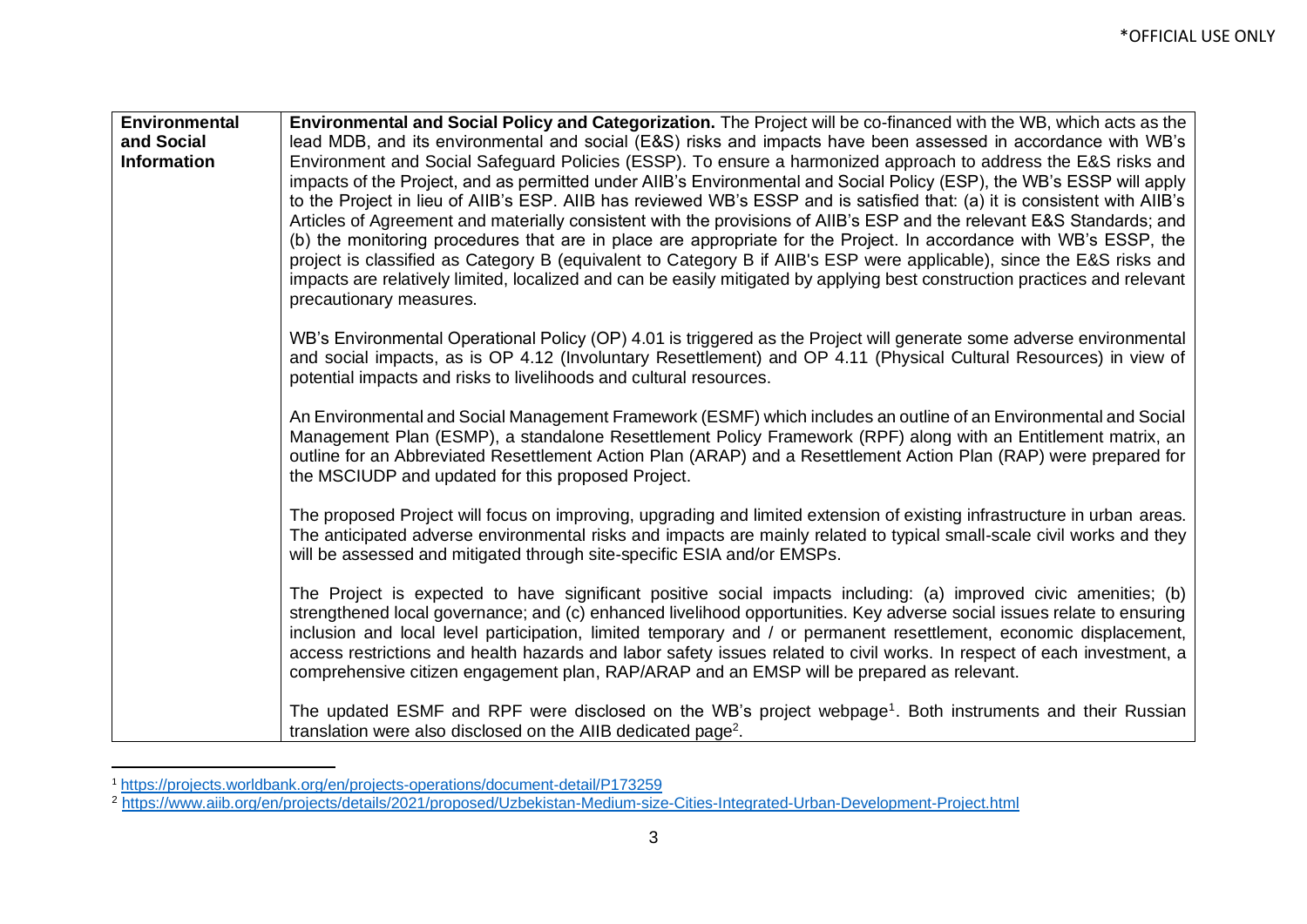|                           |                                                 | The MSCIUDP's GRM will be used to address grievances and receive feedback from all stakeholders, including |                                      |                              |  |  |
|---------------------------|-------------------------------------------------|------------------------------------------------------------------------------------------------------------|--------------------------------------|------------------------------|--|--|
|                           |                                                 | project workers in a timely manner.                                                                        |                                      |                              |  |  |
| <b>Cost and</b>           |                                                 | Project cost: USD240 million                                                                               |                                      |                              |  |  |
| <b>Financing Plan</b>     |                                                 |                                                                                                            |                                      |                              |  |  |
|                           | Financing Plan:                                 |                                                                                                            |                                      |                              |  |  |
|                           |                                                 | AIIB Ioan: USD100 million                                                                                  |                                      |                              |  |  |
|                           | WB/IDA loan: USD100 million                     |                                                                                                            |                                      |                              |  |  |
|                           | Government of Uzbekistan: USD40 million         |                                                                                                            |                                      |                              |  |  |
| <b>Borrower</b>           | Republic of Uzbekistan                          |                                                                                                            |                                      |                              |  |  |
| <b>Implementing</b>       | Ministry of Foreign Investment and Trade (MIFT) |                                                                                                            |                                      |                              |  |  |
| <b>Entity/Sponsor</b>     |                                                 |                                                                                                            |                                      |                              |  |  |
| <b>Estimated date of</b>  | December 31, 2027                               |                                                                                                            |                                      |                              |  |  |
| <b>Ioan closing (SBF)</b> |                                                 |                                                                                                            |                                      |                              |  |  |
| <b>Contact</b>            | <b>AIIB</b>                                     | <b>World Bank</b>                                                                                          | <b>Government of the Republic of</b> | <b>Implementation Entity</b> |  |  |
| Points:                   |                                                 |                                                                                                            | <b>Uzbekistan</b>                    |                              |  |  |
| <b>Name</b>               | Zacharias Ziegelhöfer                           | Rosanna Nitti                                                                                              | Saidkomolxon Burkhanov               | Gafur Atakhanov              |  |  |
| <b>Title</b>              | <b>Infrastructure Sector</b>                    | Senior Urban Specialist                                                                                    | <b>Head of Department</b>            | <b>PIU Director</b>          |  |  |
|                           | Economist                                       |                                                                                                            |                                      |                              |  |  |
|                           |                                                 |                                                                                                            | Ministry of Investment and           | Ministry of Investment and   |  |  |
|                           |                                                 |                                                                                                            | Foreign Trade                        | Foreign Trade                |  |  |
| <b>Email Address</b>      | zziegelhoefer@aiib.org                          | rnitti@worldbank.org                                                                                       | s.burkhanov@mift.uz                  | mscuzb@gmail.com             |  |  |
| Date of                   | February 5, 2021                                |                                                                                                            |                                      |                              |  |  |
| <b>Concept</b>            |                                                 |                                                                                                            |                                      |                              |  |  |
| <b>Decision</b>           |                                                 |                                                                                                            |                                      |                              |  |  |
| Date of                   | March 31, 2021                                  |                                                                                                            |                                      |                              |  |  |
| Appraisal                 |                                                 |                                                                                                            |                                      |                              |  |  |
| <b>Decision</b>           |                                                 |                                                                                                            |                                      |                              |  |  |
| Date of                   | June or July 2021                               |                                                                                                            |                                      |                              |  |  |
| <b>Financing</b>          |                                                 |                                                                                                            |                                      |                              |  |  |
| <b>Approval</b>           |                                                 |                                                                                                            |                                      |                              |  |  |